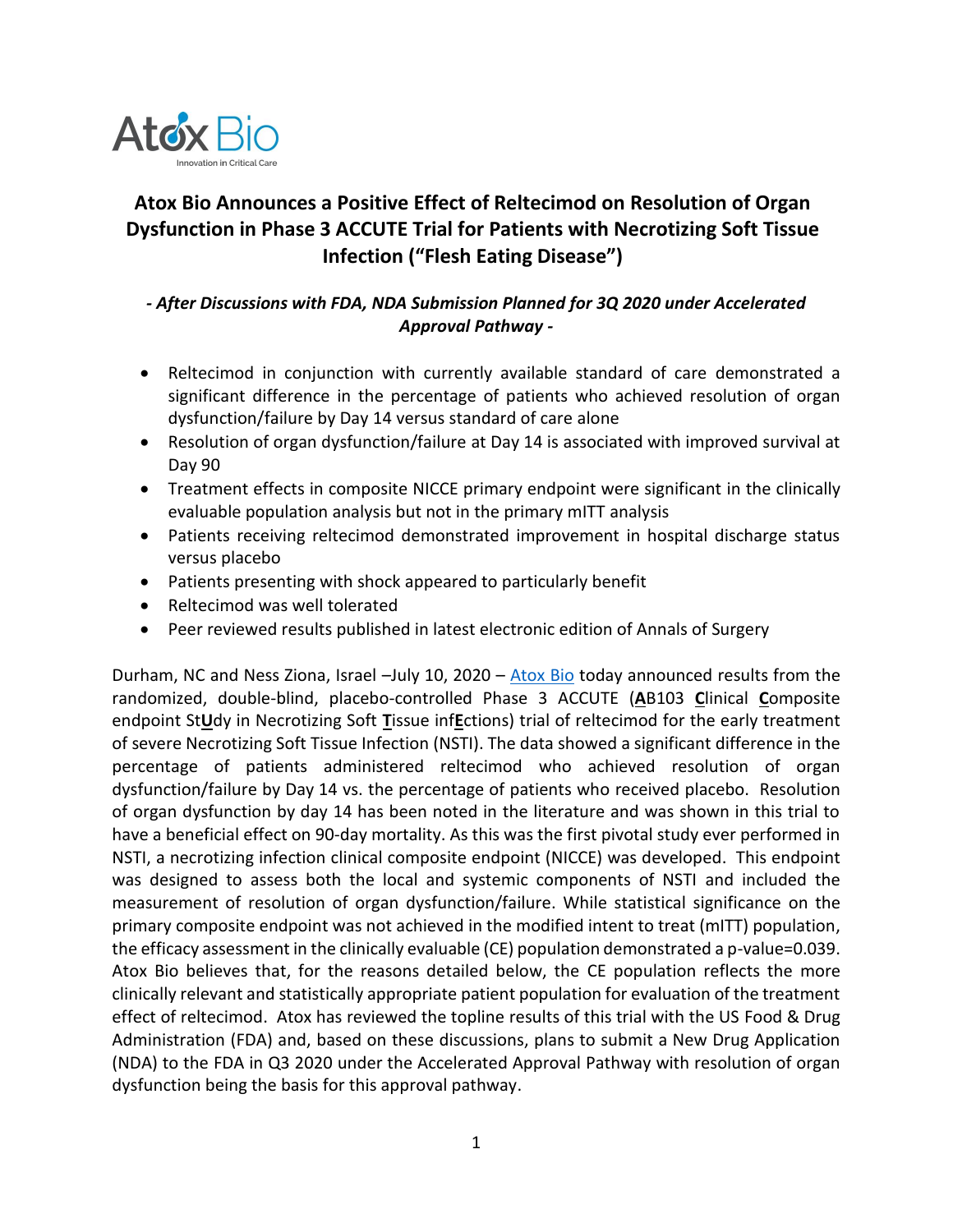"Patients with NSTI are critically ill and could greatly benefit from a treatment option designed specifically for their condition," said Eileen Bulger, M.D., Chief of Trauma at Harborview Medical Center, Professor of Surgery at the University of Washington, and Principal Investigator for the ACCUTE trial. "Reltecimod has the potential to significantly advance the standard of care for NSTI by addressing a major unmet medical need for these complex and challenging patients and appears to be well tolerated."

"Successful completion of the ACCUTE trial is a major milestone for Atox Bio that reinforces our commitment to patients with NSTI. This is a potentially life-threatening condition with significant morbidity and long-term mortality that has no FDA-approved treatment." said Dan Teleman, CEO of Atox Bio. "Reltecimod has been designed to modulate rather than completely suppress acute inflammation that can lead to a dysregulated immune response and we are actively working to bring this important new potential therapy to patients."

### **About the Study**

As the first pivotal study ever performed in NSTI, a new clinical composite responder analysis was developed as the primary endpoint. The necrotizing infection clinical composite endpoint (NICCE) that was developed was designed to assess both the local and systemic components of NSTI. NICCE included a Modified Sequential Organ Failure Assessment (mSOFA) scoring tool to evaluate resolution of organ dysfunction. SOFA scores have been shown in previous studies to be a good indicator of prognosis in other septic conditions. All patients allowed into the study had to have significant organ dysfunction in one or more organs at baseline and the measure of resolution of organ dysfunction using mSOFA was consistent with SEPSIS-3 definitions.

Elevated mSOFA at Day 14, defined as mSOFA >1, delineates persistent organ dysfunction in which a patient could require prolonged ventilation, ongoing blood pressure support and dialysis or other interventions for complications of acute kidney injury at a time point that has been associated with the development of chronic critical illness.<sup>1,2</sup> At the Day 14 time point, mSOFA offers a simple categorical tool to help distinguish patients at risk for persistent organ dysfunction that is associated with longer term morbidity and mortality.

Blinded study drug (reltecimod or saline placebo) was administered by a single 10-minute infusion. All patients received currently available standard of care, which includes surgical debridement, broad spectrum antibiotics and supportive intensive care. Organ dysfunction and failure can progress rapidly in these patients and intervening as early as possible once organ dysfunction has begun is considered critical for any immune-based therapy. For this reason, patients were required to be administered the blinded study drug within 6 hours of being scheduled for surgery to confirm the NSTI diagnosis, often before all of a patient's clinical information is available.

While analysis of the mITT population was the primary analysis, the CE population, in which only those patients who met the appropriate study entry criteria were included, was considered relevant in this study because of the potential to inadvertently enroll patients with unrelated chronic organ conditions that could not be cured by an acute treatment for NSTI and thus could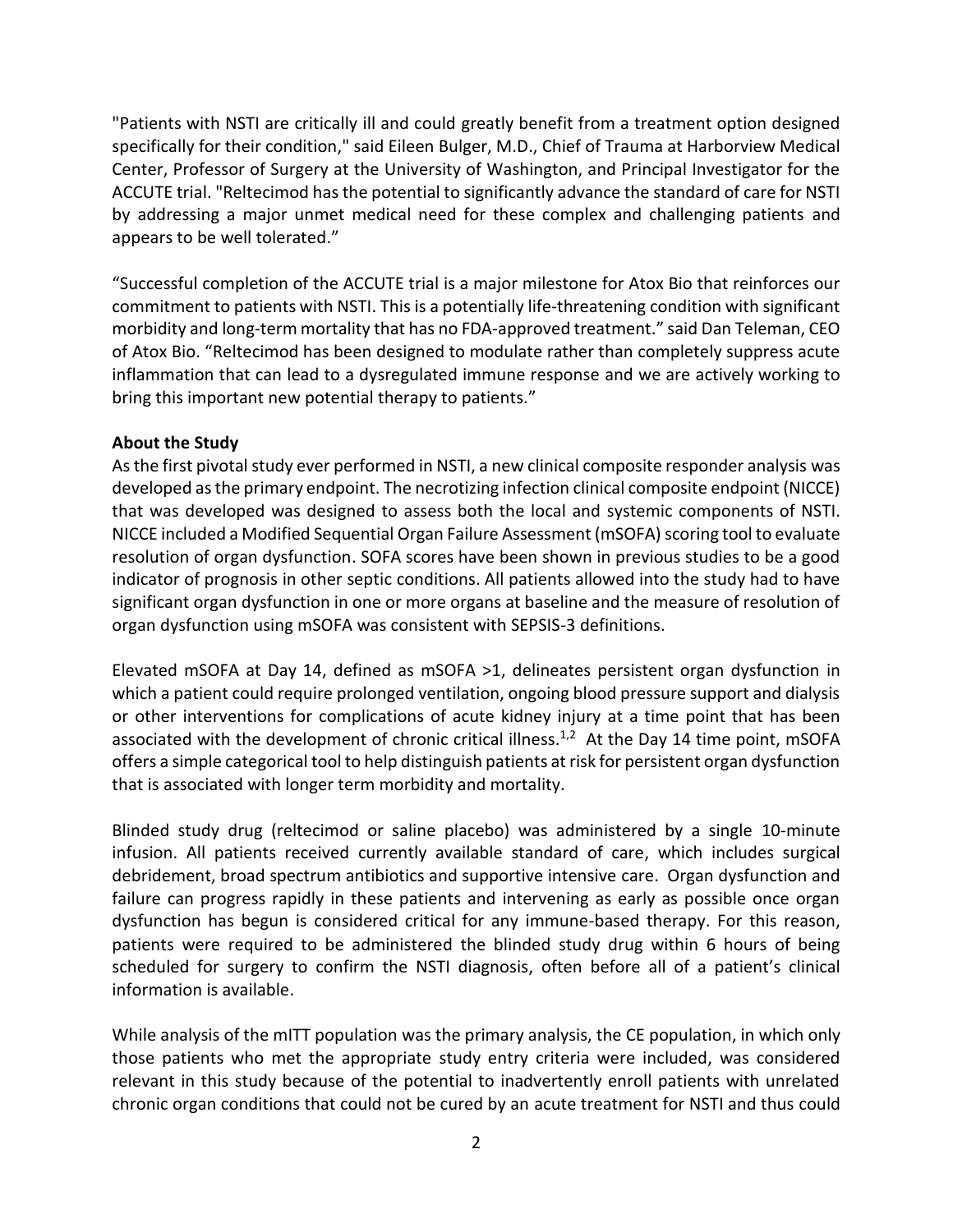confound estimates of treatment effects. For this reason, Atox Bio considers the CE population the more clinically relevant and statistically appropriate analysis population. Of the 290 patients enrolled in the study, 13 were excluded from the CE analysis population for failure to meet predefined study entry criteria. All exclusions were identified programmatically from the study database and reviewed by blinded medical and statistical reviewers prior to unblinding the trial.

### **Results**

Results of the study demonstrated that, in the analysis of the mITT population on the NICCE primary endpoint, 48.6% of patients achieved clinical success on reltecimod vs. a 39.9% success rate in patients on placebo. This result did not achieve statistical significance (p=0.14). Given the consequences of persistent organ dysfunction, a key outcome of the study was the assessment of resolution of organ dysfunction, defined as Day 14 mSOFA ≤1 in combination with a decline of at least 3 mSOFA points from baseline. In this assessment, reltecimod demonstrated a distinct advantage over placebo (65.1% success vs. 52.6%, p=0.041).

Using the more clinically relevant patient population in the CE analysis, 52.6% of patients receiving reltecimod achieved clinical success on the NICCE primary endpoint vs. 40.3% on placebo (p=0.039). In the evaluation of resolution of organ dysfunction, as described above, reltecimod demonstrated a strong clinically meaningful effect over patients receiving standard of care alone, with 70.9% of patients on reltecimod achieving resolution of organ dysfunction by Day 14 vs. 53.4% on placebo (p=0.005).

There is increasing evidence that resolving organ dysfunction by Day 14 in septic patients such as those enrolled in this trial has important benefits. Studies have shown that patients who remain chronically critically ill with organ dysfunction beyond 14 days are more likely to require longterm care, develop recurrent infections and have an increased risk of late mortality, after day 28, and poor functional recovery.

Consistent with these findings, in this study in patients who survived to Day 14, whether on reltecimod or placebo, those that had resolved organ dysfunction by Day 14 had a 90-day mortality of 2.4% vs. 21.5% in patients who had persistent organ dysfunction at Day 14 (p<0.001) in the CE analysis population. While not showing a difference in mortality at Day 28 and although not powered to show significance for mortality generally, in those patients surviving to Day 14, the Day 14 to Day 90 mortality was 5.9% on reltecimod vs. 11.5% on placebo (p=0.12) in the CE analysis population. In the mITT analysis, the Day 14 to Day 90 mortality was 6.5% on reltecimod vs. 11.2% on placebo (p=0.17).

Additional pre-specified secondary endpoints were evaluated and of these evaluations, patients presenting with shock and hospital discharge status demonstrated clinically relevant effects that may lead to improved patient outcomes. In the subgroup of patients that entered the study with septic shock, requiring vasopressors prior to dosing, 72.5% on reltecimod successfully resolved organ dysfunction by Day 14 vs. 49.1% on placebo (p-0.008) in the mITT analysis. In the CE analysis population, the results were 75.1% on reltecimod vs. 49.1% on placebo (p=0.003) achieving resolution of organ dysfunction by Day 14.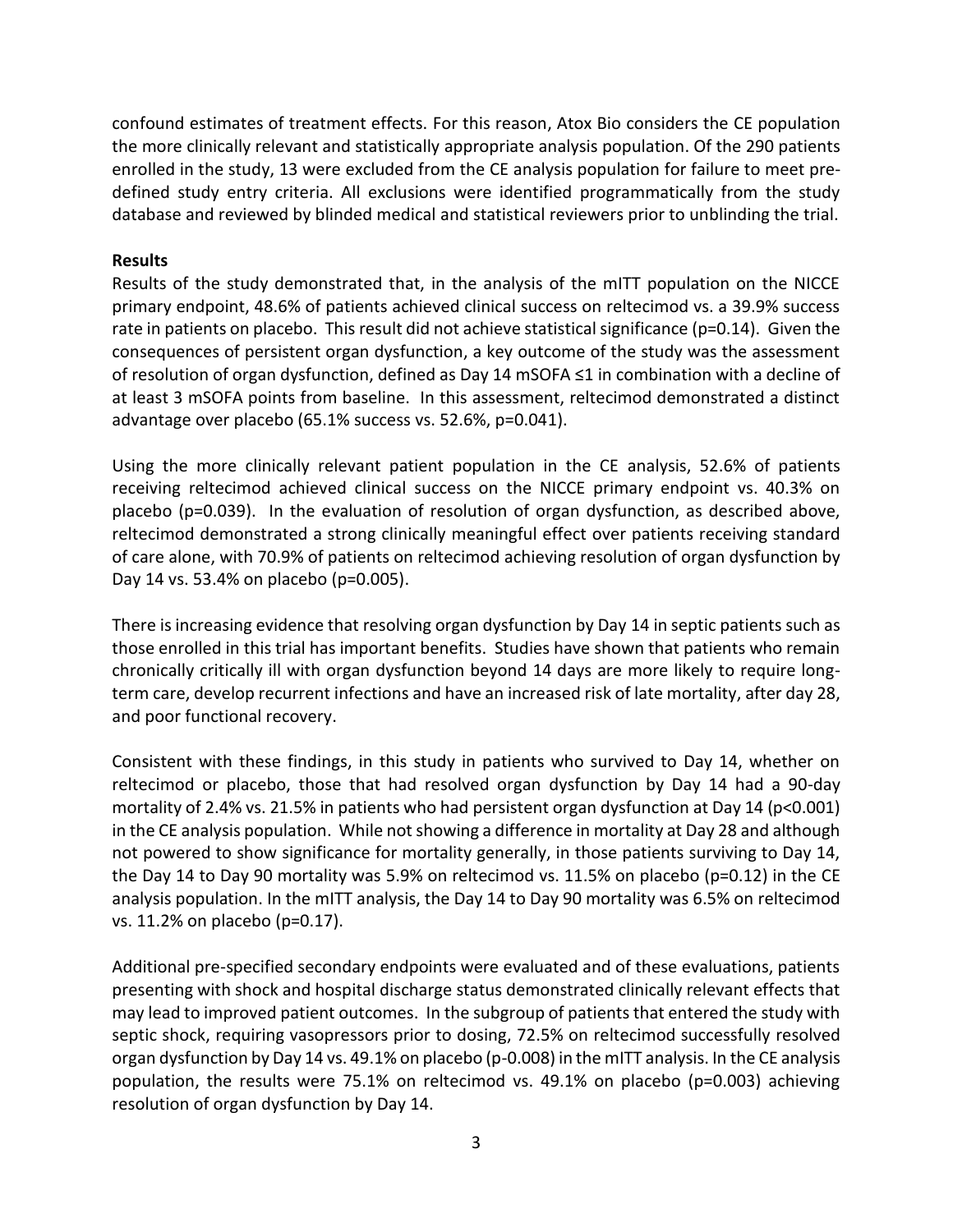Patients on reltecimod also showed benefit in the percentage of those with a favorable hospital discharge status in this trial. Favorable discharge status was defined as being either sent home or to a rehabilitation facility. Unfavorable discharge status was defined as being discharged to a skilled nursing facility, other acute care hospital or dying before discharge. In patients surviving to Day 14, those on reltecimod had a clinically beneficial improvement in favorable hospital discharge status in the CE analysis population (68.6% on reltecimod vs. 54.6% on placebo, p=0.024). In the mITT analysis, 60.6% on reltecimod had favorable discharge status and 50.0% placebo had favorable discharge status (p=0.071).

Reltecimod was well tolerated in this study, with the profiles of adverse events being similar between the reltecimod and placebo treatment groups. The most common adverse events(~5%) reported in patients treated with reltecimod were anemia (reltecimod 6.3%, placebo 4.8%), acute kidney injury (reltecimod 5.6%, placebo 5.4%), atrial fibrillation (reltecimod 4.9%, placebo 6.8%), and peripheral edema (reltecimod 4.9%, placebo 1.4%).

Serious adverse events occurred in 20.3% of patients receiving reltecimod and 17.0% of patients receiving placebo. The most common serious adverse events were atrial fibrillation (reltecimod 2 [1.4%], placebo 4 [2.7%]), acute myocardial infarction (reltecimod 2 [1.4%], placebo 3 [2.0%]), acute respiratory distress syndrome (reltecimod 2 [1.4%], placebo 3 [2.0%]), and pulseless electrical activity (reltecimod 3 [2.1%], placebo 2 [1.5%]).

There was no apparent difference in secondary infections between reltecimod and placebo treated arms in this study, which is important in this fragile patient population.

The [ACCUTE pivotal study](https://journals.lww.com/annalsofsurgery/Abstract/9000/A_Novel_Immune_Modulator_for_Patients_With.94376.aspx) manuscript is now available from the Annals of Surgery as an ePublication entitled, "A Novel Immune Modulator for Patients with Necrotizing Soft Tissue Infections (NSTI): Results of a Multicenter, Phase 3 Randomized Controlled Trial of Reltecimod (AB 103)."

### **About Reltecimod**

Reltecimod is a synthetic peptide antagonist of both superantigen exotoxins and the CD28 T-cell costimulatory receptor.<sup>3</sup> By modulating, but not inhibiting, the body's acute inflammatory response, reltecimod is designed to help control the cytokine storm that could otherwise quickly lead to morbidity and mortality. FDA granted reltecimod Fast Track status and orphan drug designation for NSTI. The European Commission granted orphan designation for reltecimod in the treatment of NSTI.

### **About Necrotizing Soft Tissue Infections (NSTI)**

NSTI, commonly referred to as "flesh eating disease or bacteria," is a serious infection that can travel quickly from the infection site and requires frequent, rapid surgical intervention to remove dead and infected tissue to stop further progression and the need for amputation. By their nature, these surgeries often leave patients significantly disfigured. In more serious cases, acute inflammation that results from this infection leads to systemic organ dysfunction in the heart,